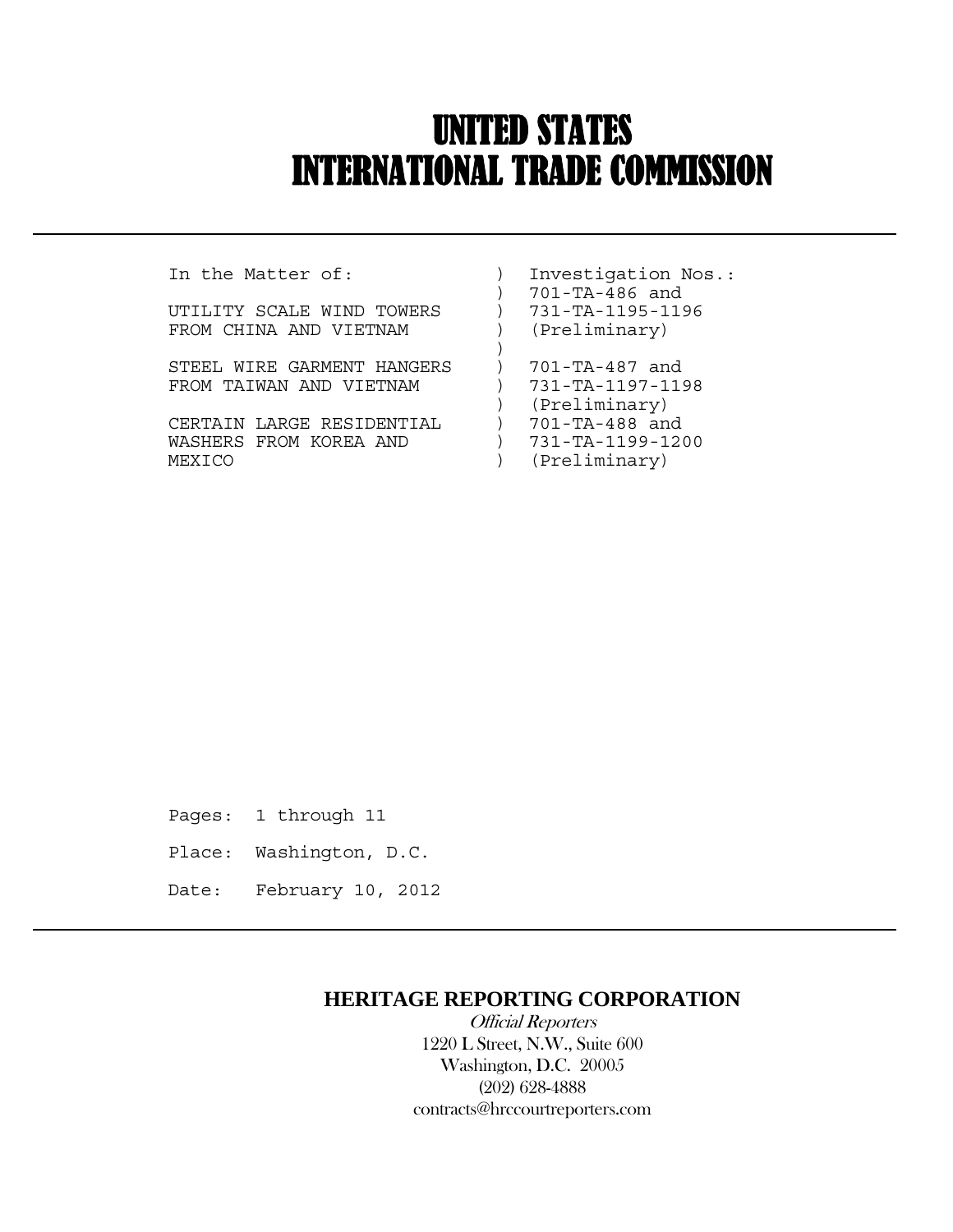## THE UNITED STATES INTERNATIONAL TRADE COMMISSION

In the Matter of: ) Investigation Nos.: ) 701-TA-486 and UTILITY SCALE WIND TOWERS ) 731-TA-1195-1196 FROM CHINA AND VIETNAM (Preliminary)  $)$ STEEL WIRE GARMENT HANGERS ) 701-TA-487 and FROM TAIWAN AND VIETNAM ) 731-TA-1197-1198 ) (Preliminary)<br>) 701-TA-488 and CERTAIN LARGE RESIDENTIAL ) 701-TA-488 and<br>WASHERS FROM KOREA AND ) 731-TA-1199-1200 WASHERS FROM KOREA AND  $)$ MEXICO ) (Preliminary)

 Friday, February 10, 2012

 Room 101 U.S. International Trade Commission 500 E Street, S.W. Washington, D.C.

 The Commission meeting commenced, pursuant to Notice, at 11:02 a.m., before the Commissioners of the United States International Trade Commission, the Honorable DEANNA TANNER OKUN, Chairman, presiding.

APPEARANCES:

On behalf of the International Trade Commission:

Commissioners:

 DEANNA TANNER OKUN, CHAIRMAN IRVING A. WILLIAMSON, VICE CHAIRMAN DANIEL R. PEARSON, COMMISSIONER (Via Telephone) SHARA L. ARANOFF, COMMISSIONER DEAN A. PINKERT, COMMISSIONER (Via Telephone) DAVID S. JOHANSON, COMMISSIONER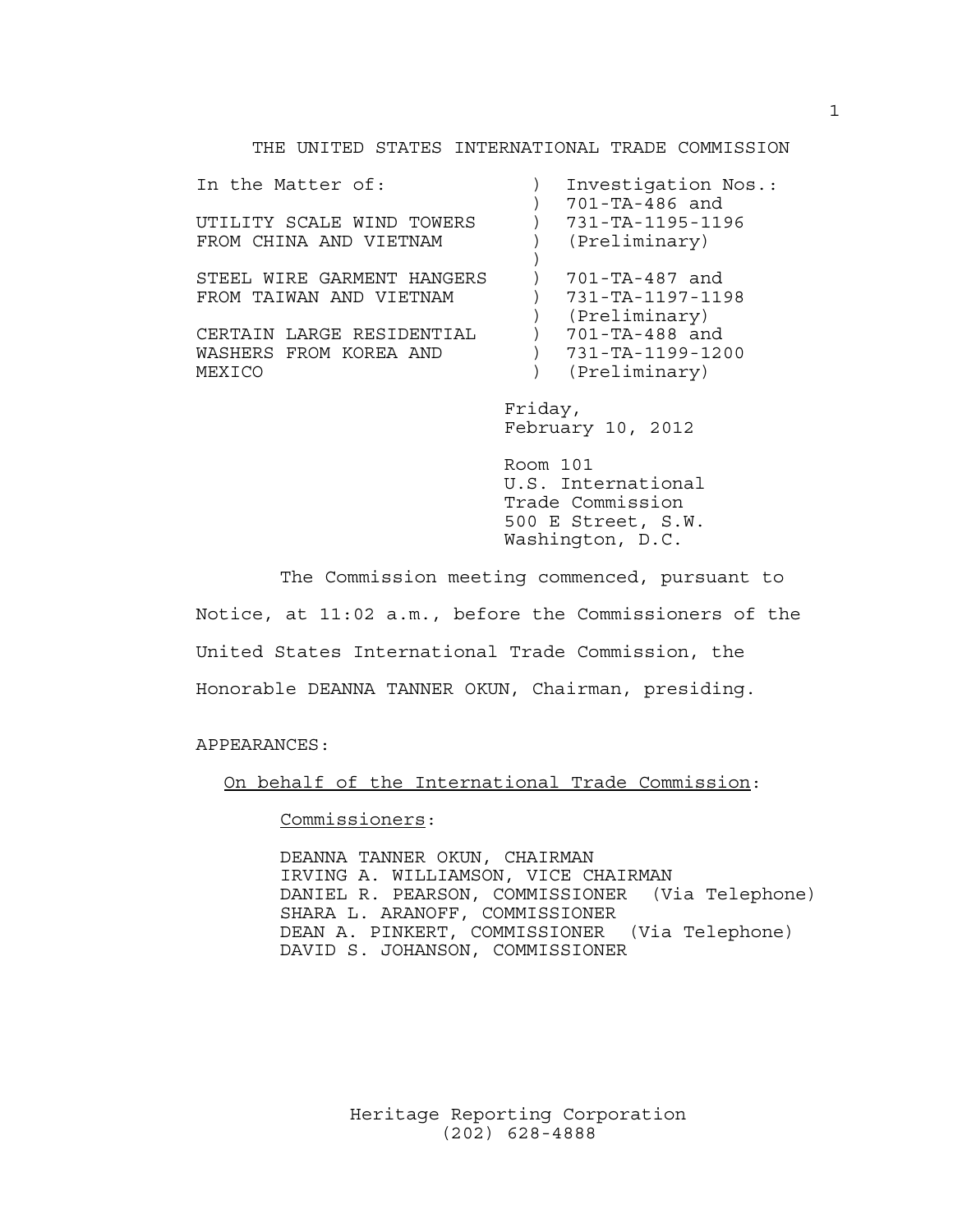APPEARANCES: (Cont'd.)

Staff:

 BILL BISHOP, HEARINGS AND MEETINGS COORDINATOR SHARON BELLAMY, HEARINGS AND MEETINGS ASSISTANT

 Investigation Nos. 701-TA-486 and 731-TA-1195-1196 (Preliminary):

 NATHANAEL COMLY, INVESTIGATOR ANDREW DAVID, INTERNATIONAL TRADE ANALYST CLARK WORKMAN, ECONOMIST DAVID BOYLAND, ACCOUNTANT/AUDITOR MICHAEL HALDENSTEIN, ATTORNEY DOUGLAS CORKRAN, SUPERVISORY INVESTIGATOR

 Investigation Nos. 701-TA-487 and 731-TA-1197-1198 (Preliminary):

 JENNIFER MERRILL, INVESTIGATOR STEPHANIA POZZI PORTER, INVESTIGATOR KATHRYN LUNDQUIST, INTERNATIONAL TRADE ANALYST MARIN WEAVER, ECONOMIST MARY KLIR, ACCOUNTANT/AUDITOR MARY JANE ALVES, ATTORNEY DOUGLAS CORKRAN, SUPERVISORY INVESTIGATOR

 Investigation Nos. 701-TA-488 and 731-TA-1199-1200 (Preliminary):

 EDWARD PETRONZIO, INVESTIGATOR KEYSHA MARTINEZ, INVESTIGATOR FALAN YINUG, INTERNATIONAL TRADE ANALYST WILLIAM DEESE, ECONOMIST JUSTIN JEE, ACCOUNTANT/AUDITOR KARL VON SCHRILTZ, ATTORNEY JAMES McCLURE, SUPERVISORY INVESTIGATOR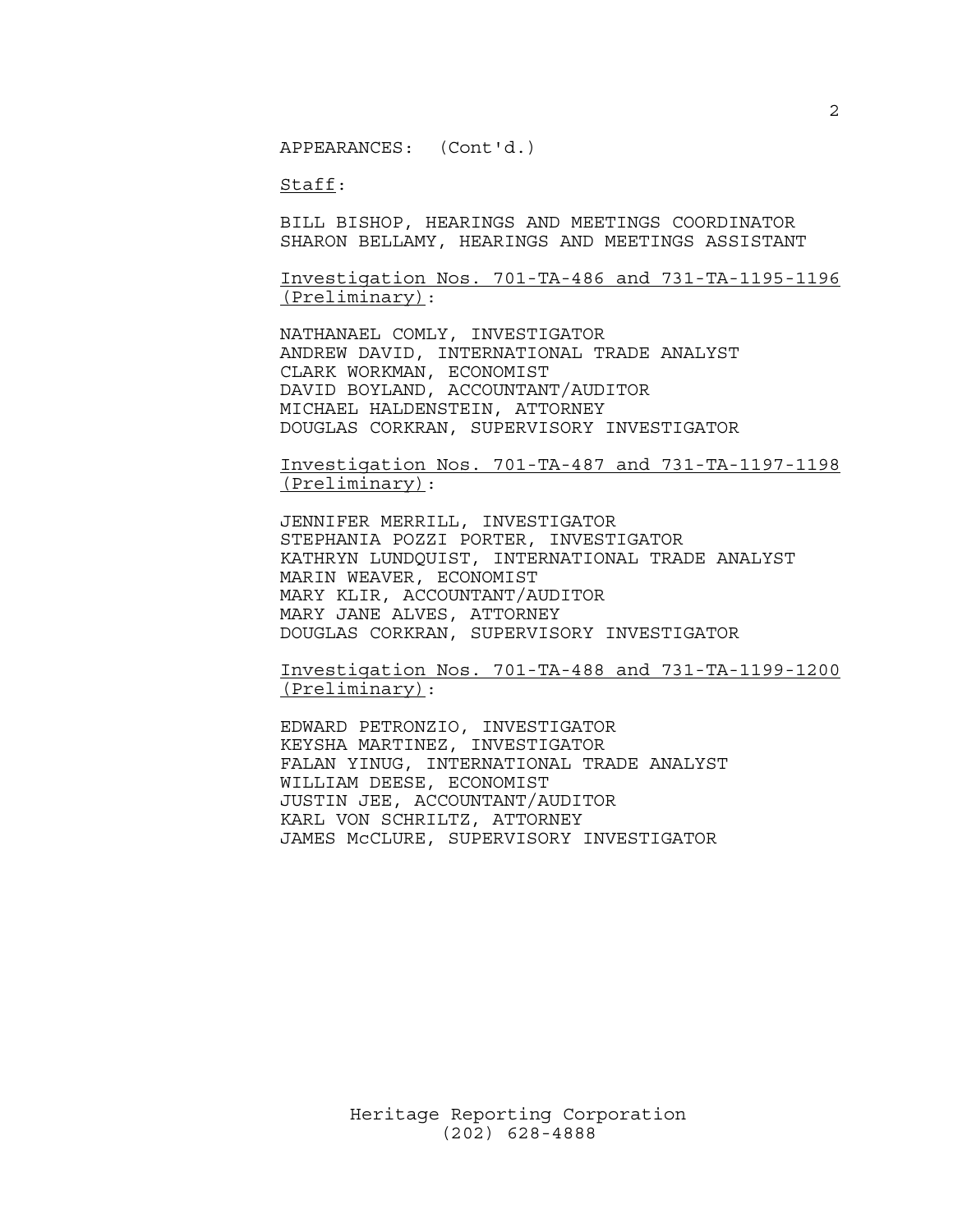## I N D E X

## en de la provincia de la provincia de la provincia de la provincia de la provincia de la provincia de la provi<br>Para la provincia de la provincia de la provincia de la provincia de la provincia de la provincia de la provin

| AGENDA FOR FUTURE MEETING: NONE                                                                                                 | 4 |
|---------------------------------------------------------------------------------------------------------------------------------|---|
| MINUTES: JANUARY 20, 24, 26, AND 31, 2012                                                                                       | 4 |
| RATIFICATION LIST: 12-002                                                                                                       | 4 |
| VOTE IN INV. NOS. 701-TA-486 AND 731-TA-1195-1196<br>(PRELIMINARY) (UTILITY SCALE WIND TOWERS FROM<br>CHINA AND VIETNAM)        | 5 |
| VOTE IN INV, NOS, 701-TA-487 AND 731-TA-1197-1198<br>(PRELIMINARY) (STEEL WIRE GARMENT HANGERS FROM<br>TAIWAN AND VIETNAM)      | 7 |
| VOTE IN INV. NOS. 701-TA-488 AND 731-TA-1199-1200<br>(PRELIMINARY) (CERTAIN LARGE RESIDENTIAL WASHERS<br>FROM KOREA AND MEXICO) | 9 |
| OUTSTANDING ACTION JACKETS: NONE                                                                                                | 4 |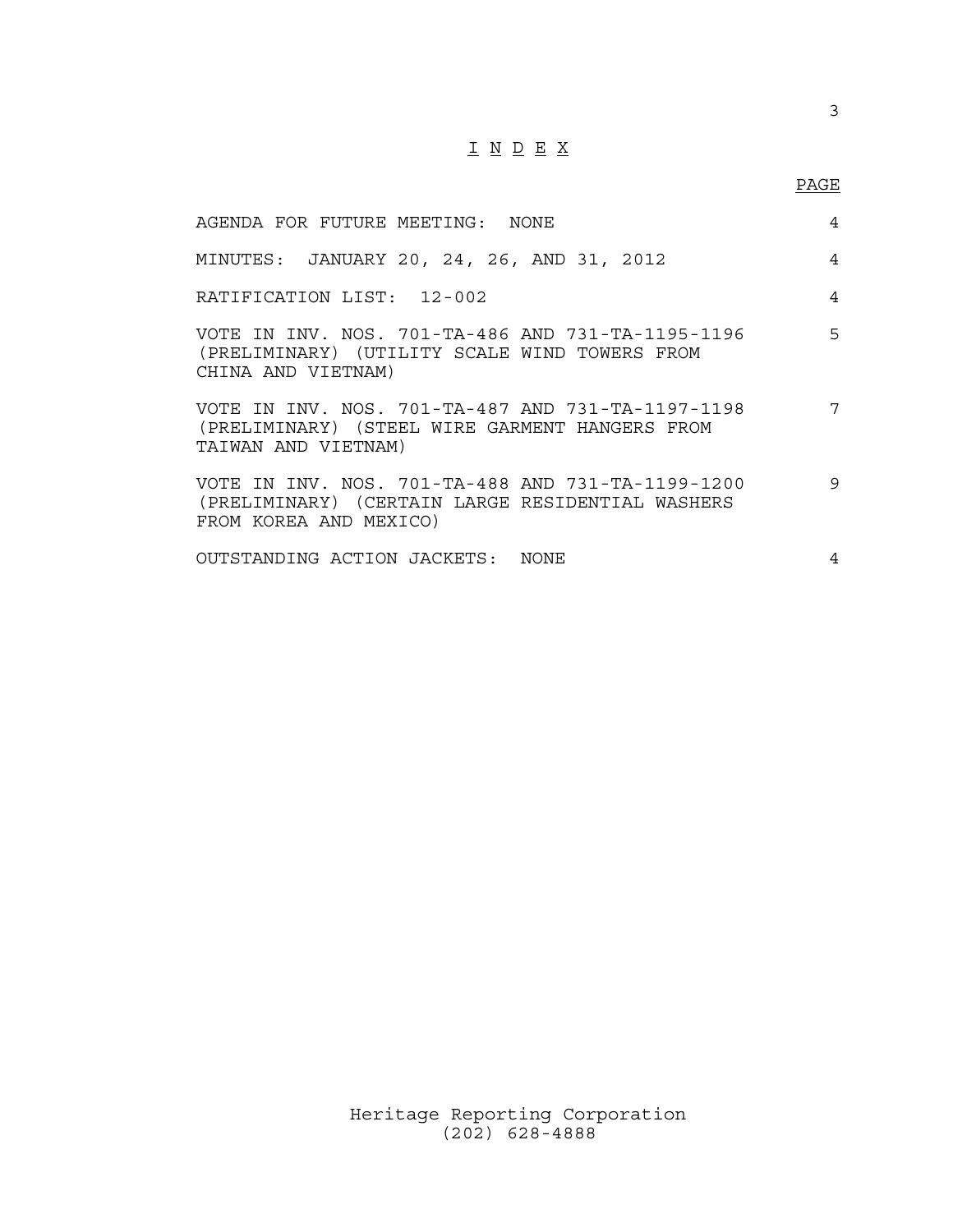1 P R O C E E D I N G S 2  $(11:02 \text{ a.m.})$ 3 CHAIRMAN OKUN: Good morning. This meeting 4 of the U.S. International Trade Commission will now 5 come to order. 6 Welcome to Commissioner Pearson and 7 Commissioner Pinkert, who are participating by 8 telephone this morning. 9 COMMISSIONER PEARSON: Good morning, Madam 10 Chairman. 11 COMMISSIONER PINKERT: Good morning. 12 CHAIRMAN OKUN: There is no agenda for 13 future meetings or outstanding action jackets for us 14 to consider. 15 Is there any -- excuse me, Mr. Secretary, 16 but do we have minutes? 17 MR. BISHOP: Yes, Madam Chairman. My 18 apologies. The minutes are for January 20, 24, 26, 19 and 31, 2012, as well as Ratification List 12-002. I 20 apologize. 21 CHAIRMAN OKUN: Is there any objection to 22 approval of either the minutes or the ratification 23 list? 24 (No response.) 25 CHAIRMAN OKUN: Hearing none, it is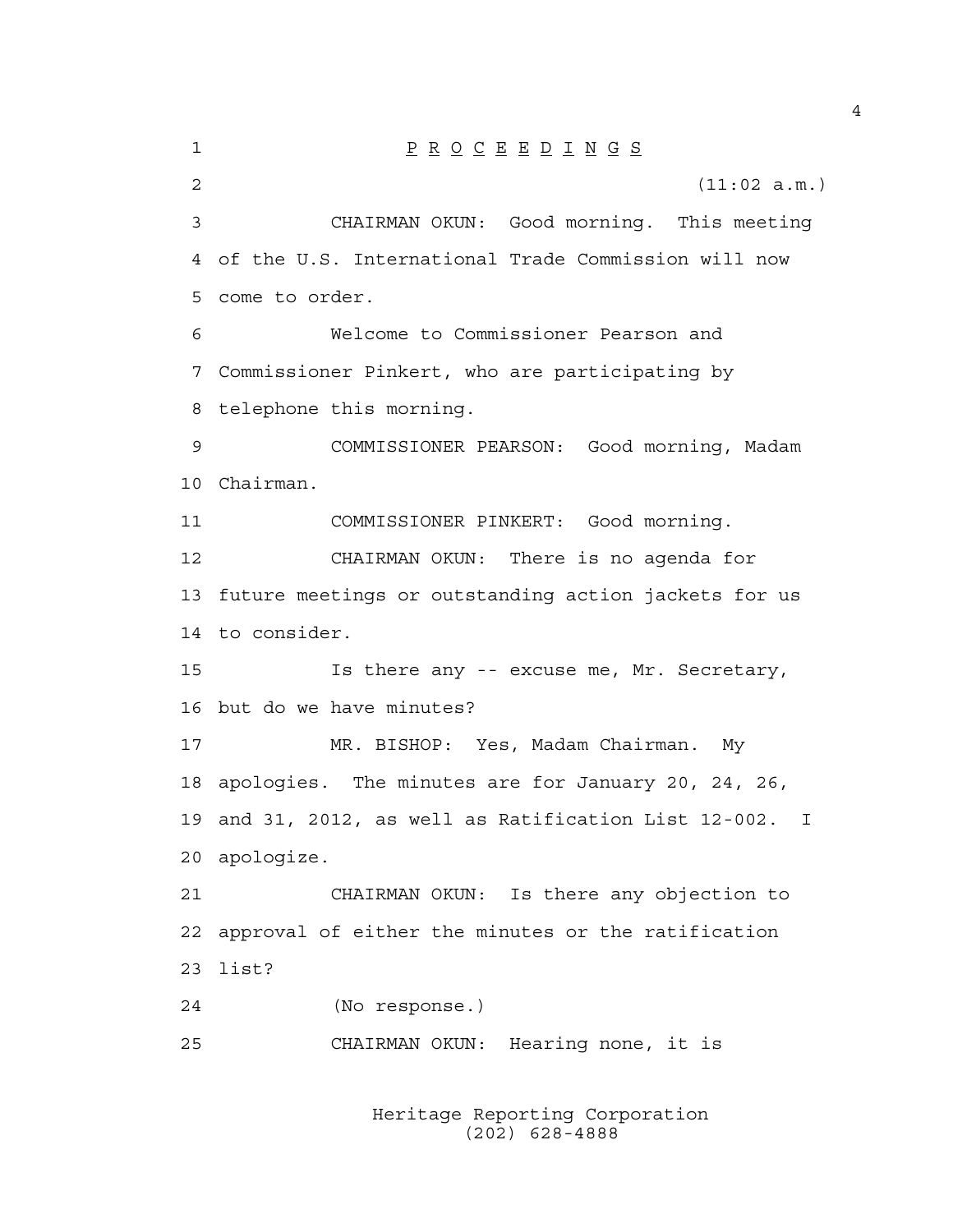1 approved.

2 We will now turn to the vote in 3 Investigation Nos. 701-TA-486 and 731-TA-1195-1196 4 (Preliminary), Utility Scale Wind Towers From China 5 and Vietnam. 6 Welcome to Mr. Corkran and the other members 7 of the staff who participated in these investigations. 8 Are there any questions for the staff? 9 (No response.) 10 CHAIRMAN OKUN: Are there any additions or 11 corrections to the staff report? 12 MR. CORKRAN: Douglas Corkran, Office of 13 Investigations. Thank you, Chairman Okun. Staff 14 proposes that the staff report for the subject 15 investigations be revised in accordance with 16 Memorandum INV-KK-013 dated February 9, 2012. Staff 17 has no further revisions. 18 CHAIRMAN OKUN: Is there any objection to 19 approval of the staff report as revised? 20 (No response.) 21 CHAIRMAN OKUN: Hearing none, it is 22 approved. 23 Mr. Secretary, will you please call the 24 roll? 25 MR. BISHOP: Commissioner Pinkert?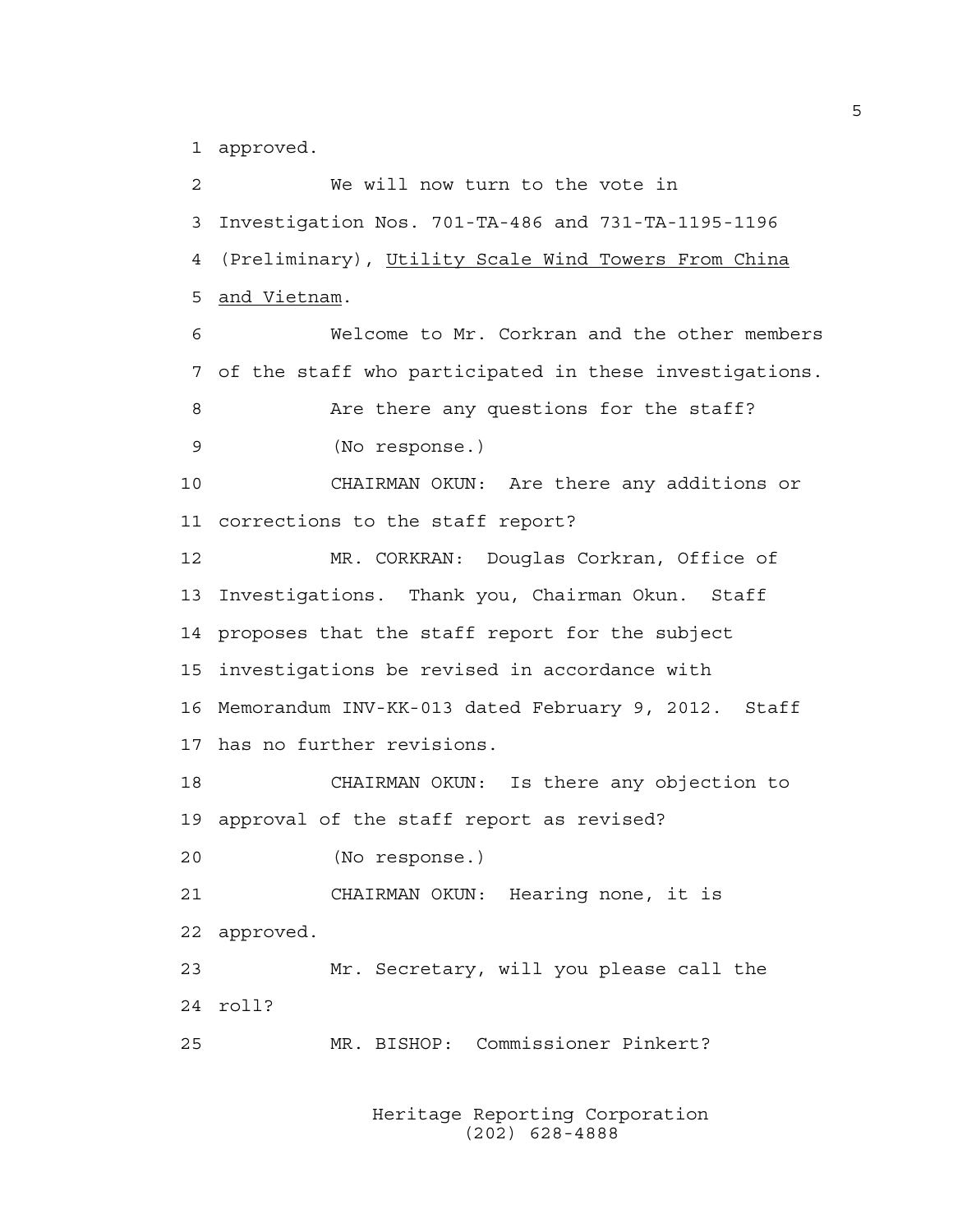1 COMMISSIONER PINKERT: I vote in the 2 affirmative. 3 MR. BISHOP: Commissioner Pearson? 4 COMMISSIONER PEARSON: I vote in the 5 affirmative. 6 MR. BISHOP: Commissioner Aranoff? 7 COMMISSIONER ARANOFF: I vote in the 8 affirmative. 9 MR. BISHOP: Commissioner Johanson? 10 COMMISSIONER JOHANSON: I vote in the 11 affirmative. 12 MR. BISHOP: Commissioner Okun is not 13 participating. 14 Commissioner Williamson? 15 VICE CHAIRMAN WILLIAMSON: I vote in the 16 affirmative. 17 MR. BISHOP: Madam Chairman, the Commission 18 has reached affirmative determinations. 19 CHAIRMAN OKUN: Thank you. Further 20 information regarding these determinations will be in 21 a press release. Commissioners' opinions are 22 currently scheduled to be transmitted to the 23 Department of Commerce on or before February 21, 2012. 24 Thank you again to the staff who 25 participated in these investigations. We'll take a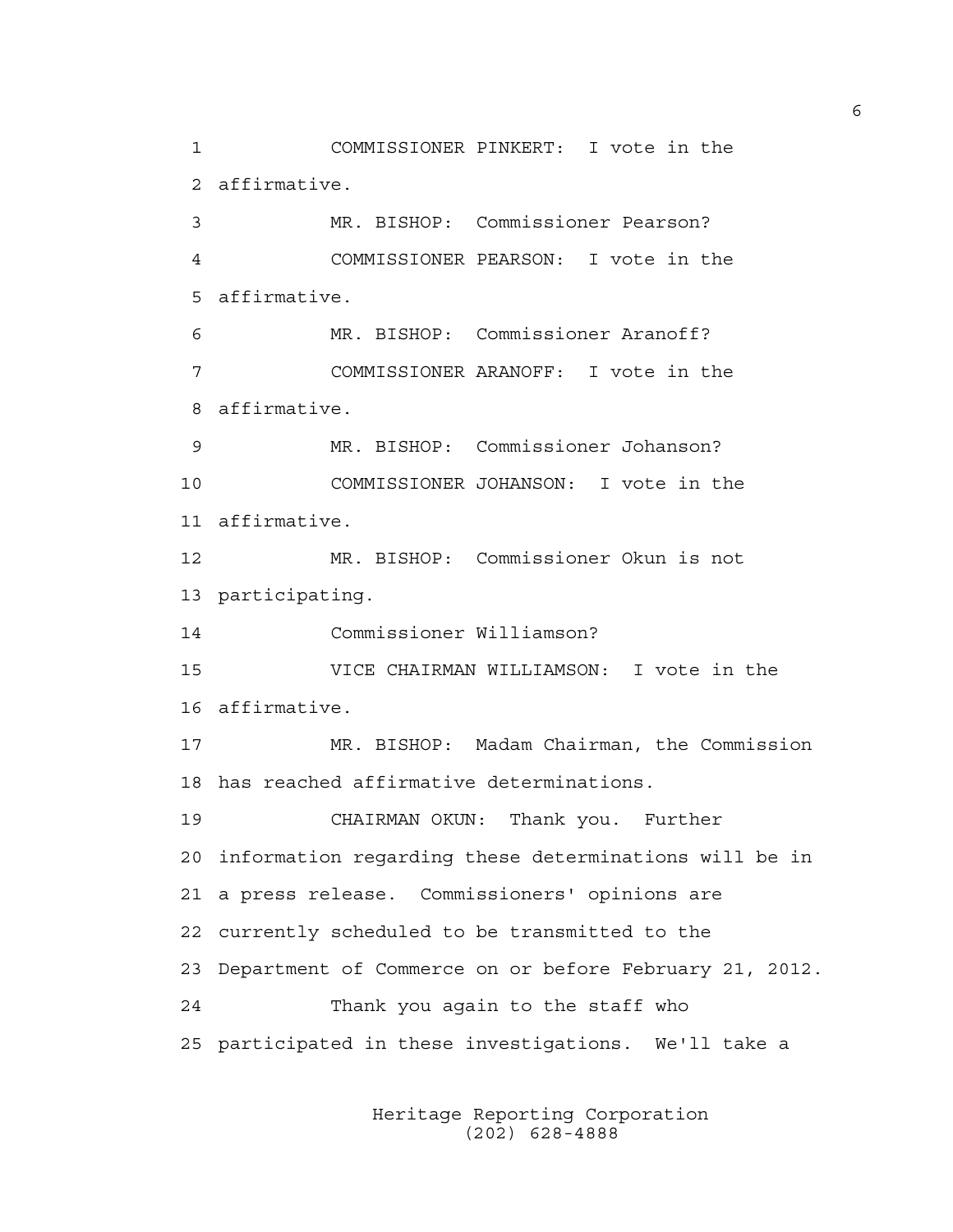1 moment to bring up the staff for the next vote.

2 (Pause.) 3 CHAIRMAN OKUN: Next we will turn to the 4 vote in Investigation Nos. 701-TA-487 and 731-TA-1197- 5 1198 (Preliminary), Steel Wire Garment Hangers From

6 Taiwan and Vietnam.

7 Welcome again to Mr. Corkran and the members 8 of the staff who participated in these investigations. 9 Are there any questions for the staff? 10 (No response.)

11 CHAIRMAN OKUN: Are there any additions or 12 corrections to the staff report?

13 MR. CORKRAN: Douglas Corkran, Office of 14 Investigations. Thank you, Chairman Okun. Staff has 15 no revisions to the staff report.

16 CHAIRMAN OKUN: Is there any objection to 17 approval of the staff report?

18 (No response.)

19 CHAIRMAN OKUN: Hearing none, it is 20 approved.

21 Mr. Secretary, will you please call the 22 roll?

23 MR. BISHOP: Commissioner Aranoff? 24 COMMISSIONER ARANOFF: I vote in the 25 affirmative.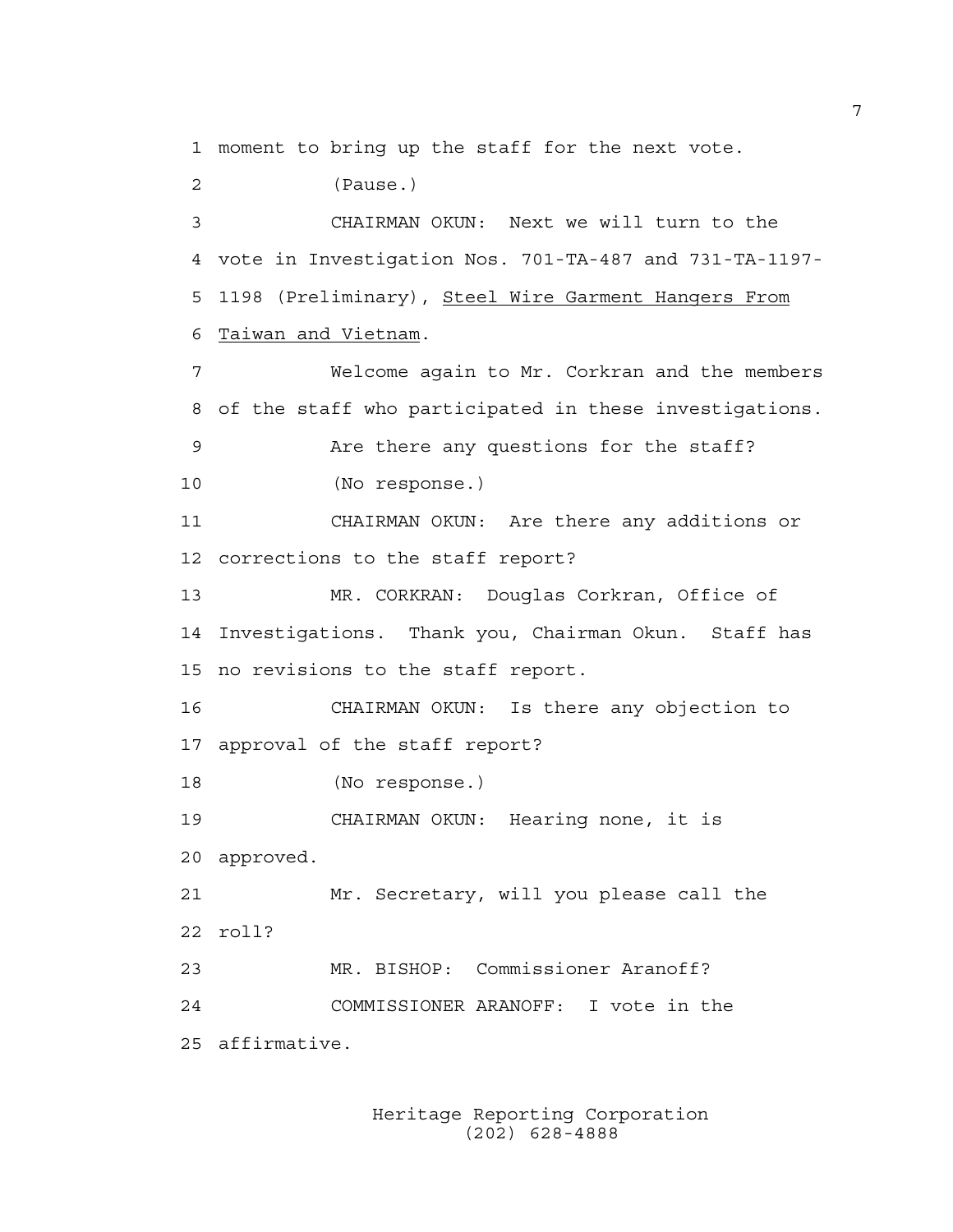1 MR. BISHOP: Commissioner Okun? 2 CHAIRMAN OKUN: I vote in the affirmative. 3 MR. BISHOP: Commissioner Pinkert? 4 COMMISSIONER PINKERT: I vote in the 5 affirmative. 6 MR. BISHOP: Commissioner Pearson? 7 COMMISSIONER PEARSON: I vote in the 8 affirmative. 9 MR. BISHOP: Commissioner Williamson? 10 VICE CHAIRMAN WILLIAMSON: I vote in the 11 affirmative. 12 MR. BISHOP: Commissioner Johanson? 13 COMMISSIONER JOHANSON: I vote in the 14 affirmative. 15 MR. BISHOP: Madam Chairman, the Commission 16 has reached affirmative determinations. 17 CHAIRMAN OKUN: Thank you. Further 18 information regarding these determinations will be in 19 a press release. Commissioners' opinions are 20 currently scheduled to be transmitted to the 21 Department of Commerce on or before February 21, 2012. 22 Thank you again to this set of staff who 23 participated in these investigations. We'll take a 24 moment to bring up the next team. 25 (Pause.)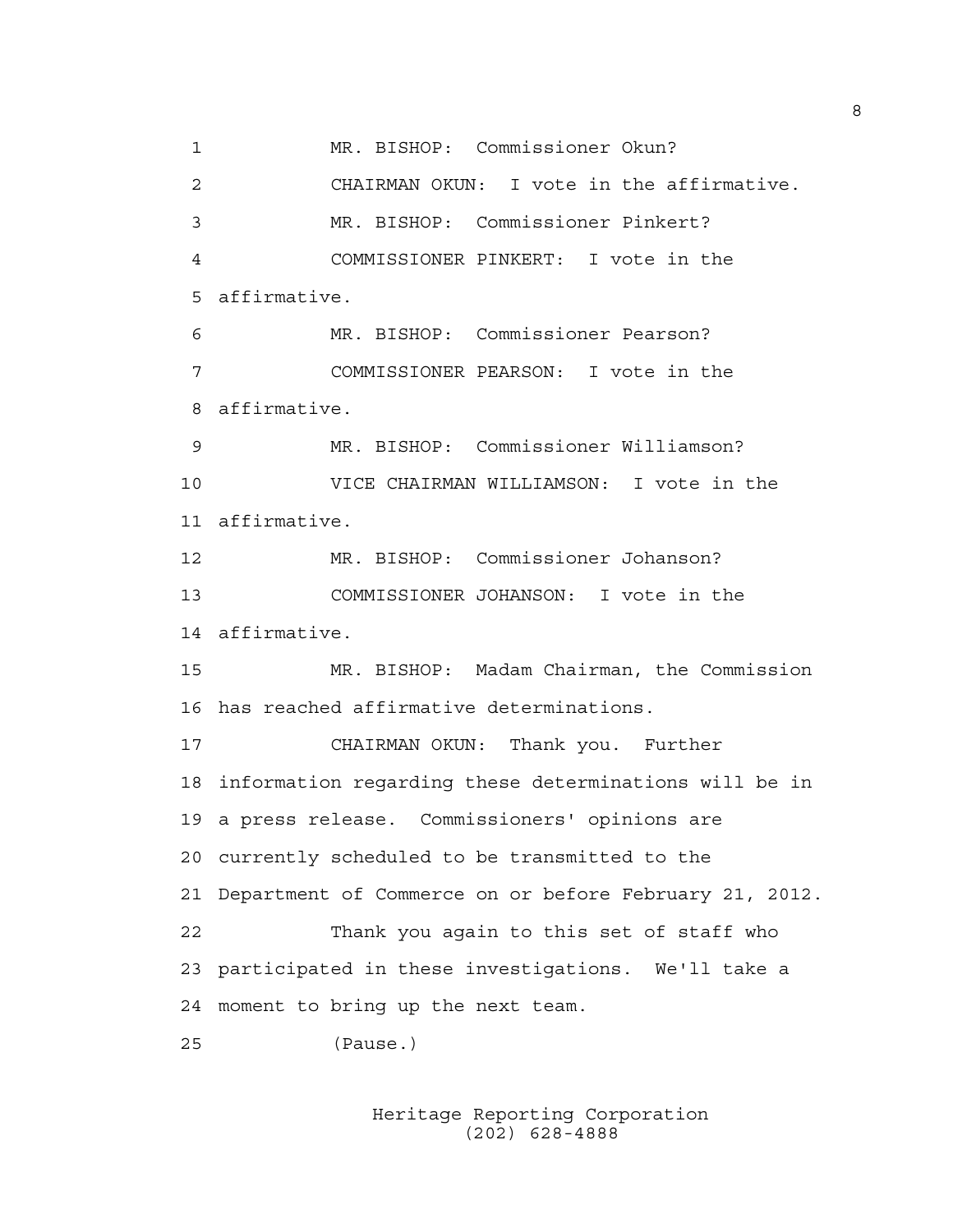1 CHAIRMAN OKUN: Next we will turn to the 2 vote in Investigation Nos. 701-TA-488 and 731-TA-1199- 3 1200 (Preliminary), Certain Large Residential Washers 4 From Korea and Mexico. 5 Welcome to Mr. McClure and the other members 6 of the staff who participated in these investigations. 7 Are there any questions for the staff? 8 (No response.) 9 CHAIRMAN OKUN: Are there any additions or 10 corrections to the staff report? 11 MR. McCLURE: Jim McClure, Office of 12 Investigations. Madam Chairman, the report may be 13 approved as it stands. 14 CHAIRMAN OKUN: Thank you. 15 Is there any objection to approval of the 16 staff report? 17 (No response.) 18 CHAIRMAN OKUN: Hearing none, it is 19 approved. 20 Mr. Secretary, please call the roll. 21 MR. BISHOP: Commissioner Pearson? 22 COMMISSIONER PEARSON: I vote in the 23 negative. 24 MR. BISHOP: Commissioner Pinkert? 25 COMMISSIONER PINKERT: I vote in the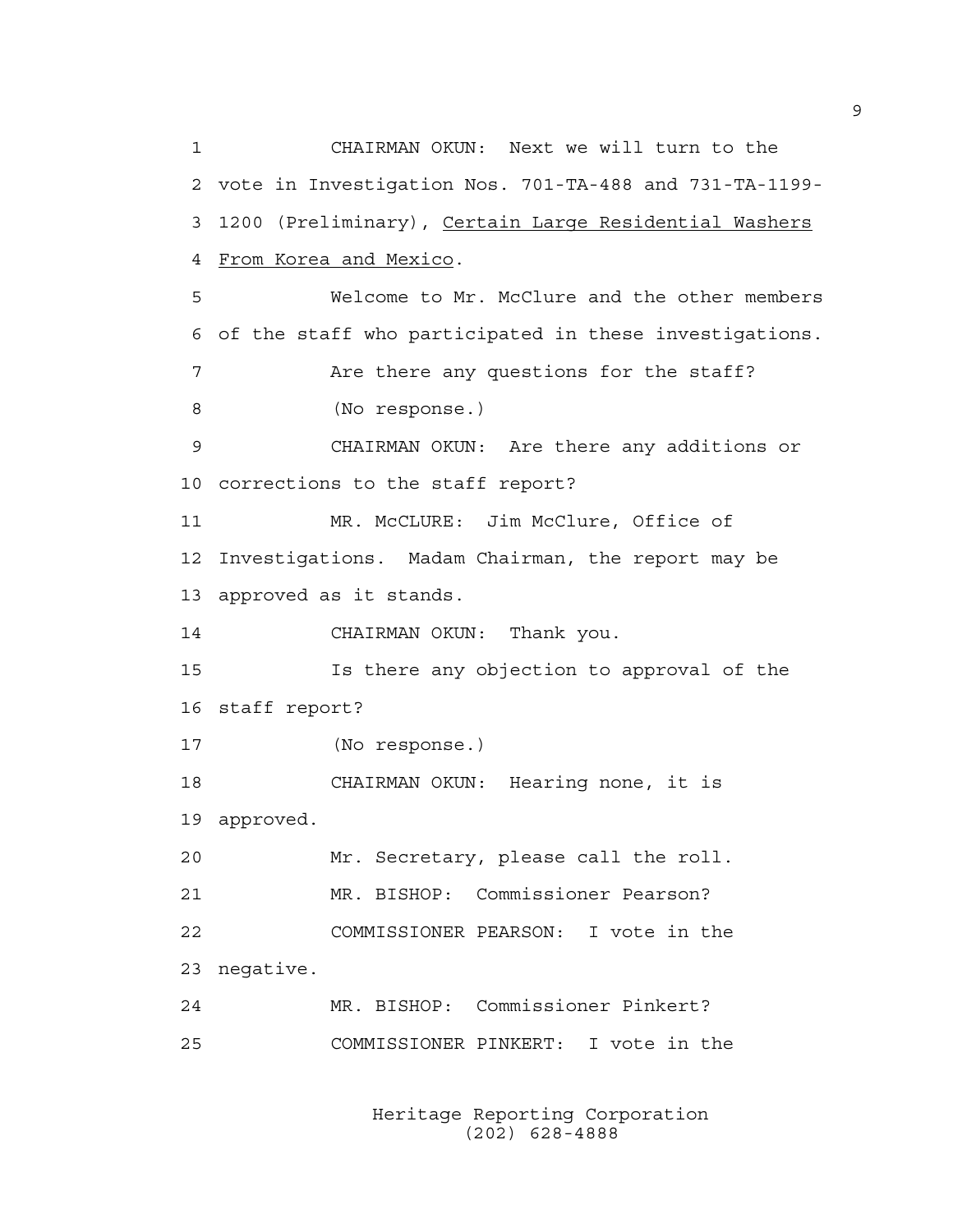1 affirmative.

2 MR. BISHOP: Commissioner Johanson? 3 COMMISSIONER JOHANSON: I vote in the 4 affirmative. 5 MR. BISHOP: Commissioner Okun is not 6 participating. 7 Commissioner Williamson? 8 VICE CHAIRMAN WILLIAMSON: I vote in the 9 affirmative. 10 MR. BISHOP: Commissioner Aranoff? 11 COMMISSIONER ARANOFF: I vote in the 12 affirmative. 13 MR. BISHOP: Madam Chairman, the Commission 14 has reached affirmative determinations. 15 CHAIRMAN OKUN: Thank you. Further 16 information regarding these determinations will be in 17 a press release. Commissioners' opinions are 18 currently scheduled to be transmitted to the 19 Department of Commerce on or before February 21, 2012. 20 Thank you to the staff who participated in 21 these investigations. 22 With no other business to come before the 23 Commission, this meeting is adjourned. 24 (Whereupon, at 11:08 a.m., the Commission 25 meeting in the above-entitled matters was concluded.)